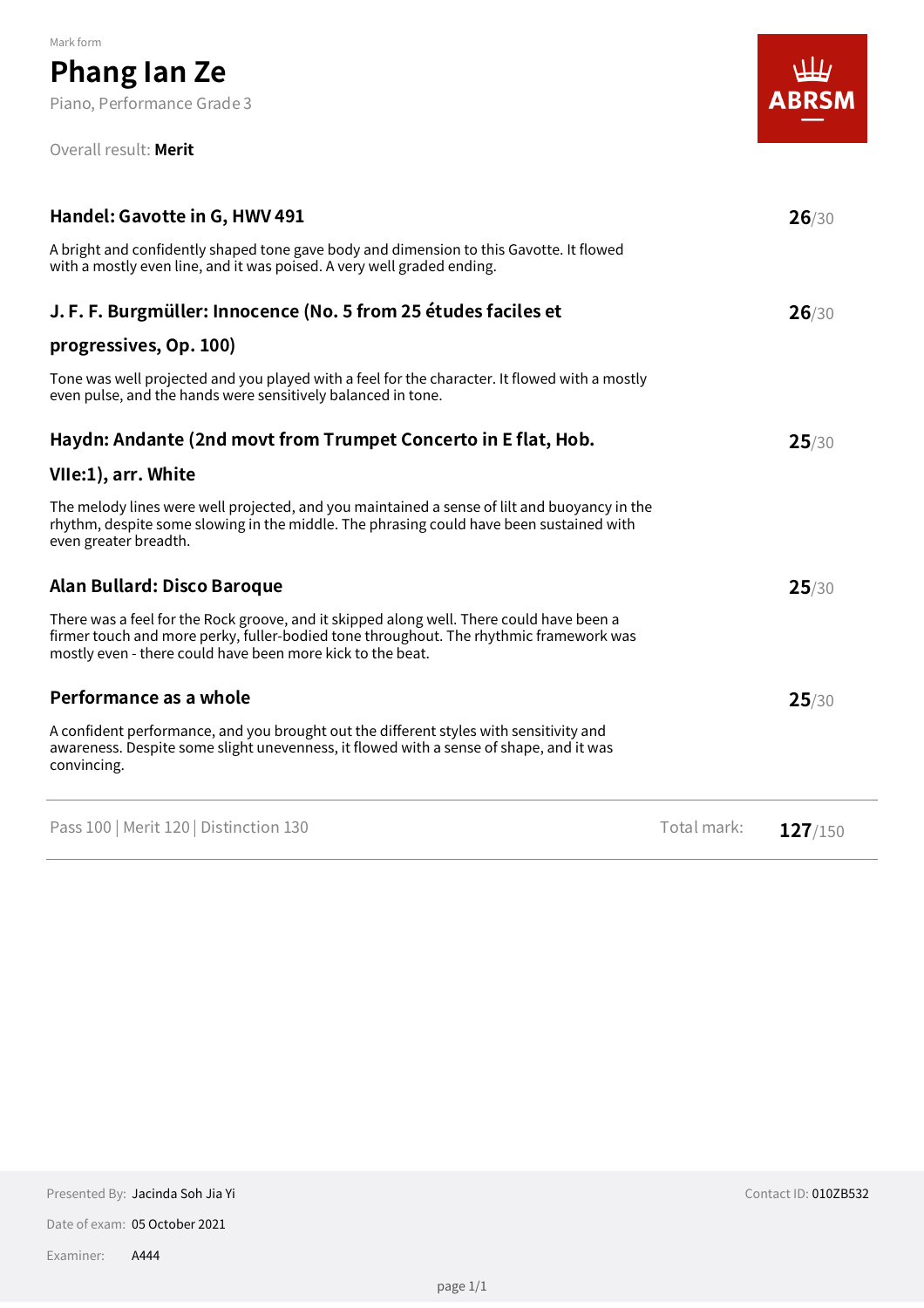

Patron Her Majesty The Queen **President: His Royal Highness** The Prince of Wales



Royal Academy of Music **Royal College of Music** Royal Conservatoire of Scotland Royal Northern College of Music

# **The Associated Board** of the Royal Schools of Music

This is to certify that

## **PHANG IAN ZE**

is awarded the ABRSM Level 1 Award in Music Performance (Grade 3)

**GRADE 3 PIANO PERFORMANCE** 

and passed with merit in 2021

The certificate holder has been awarded 12 credits at Level 1

Presented for examination by **JACINDA SOH JIA YI** 





**Christopher Cobb Chief Executive** 



ABRSM, 4 London Wall Place, London EC2Y SAU, United Kingdom Charity registered in England & Wales (292182) & Scotland (SCO43343)

> Date of issue: 10/11/2021 Qualification reference: 603/5995/X Unit reference: J/618/2037 0102B532/Cert No: 0002416170